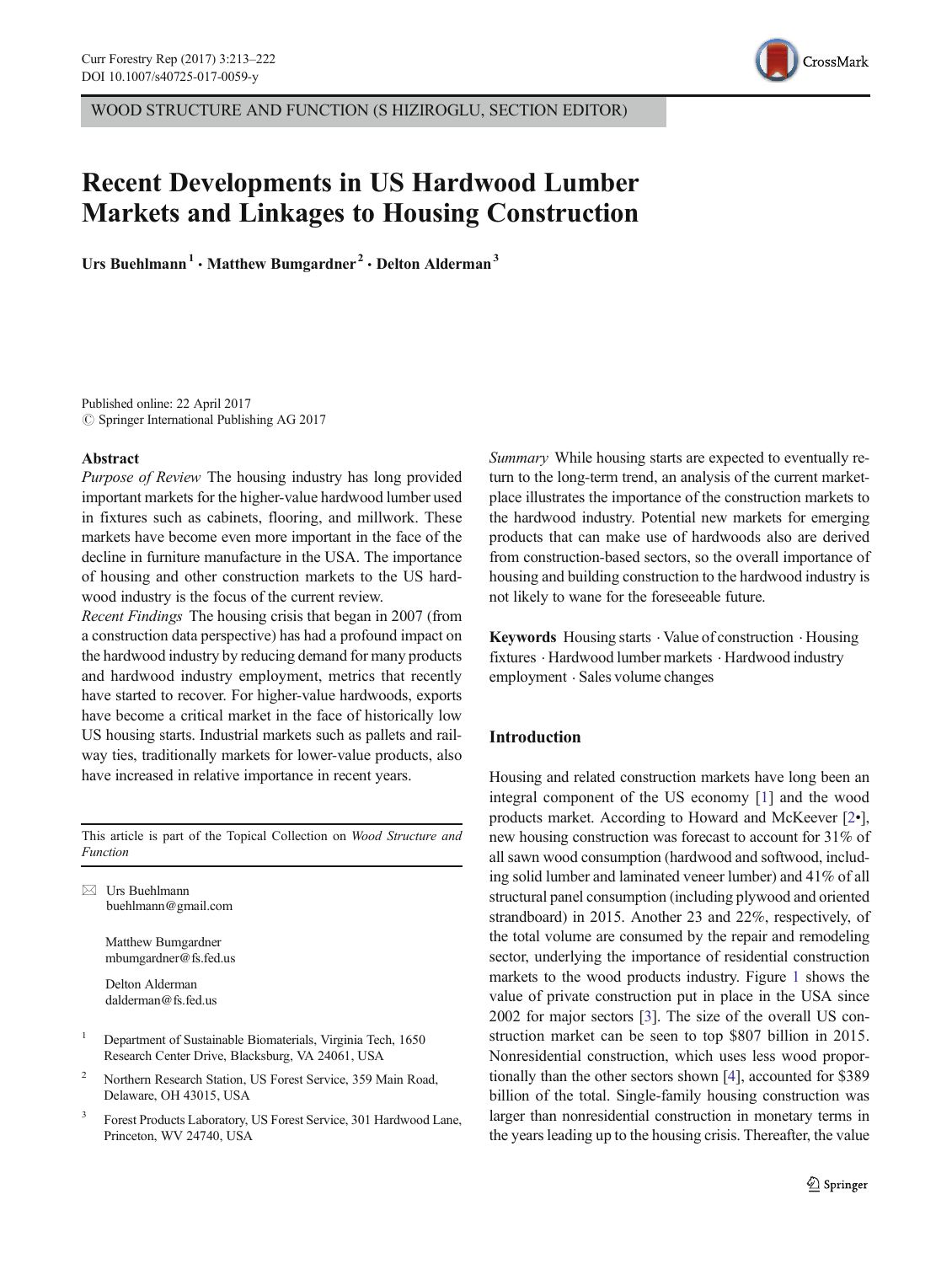of single-family construction dropped below that of remodeling (or improvements, based on US Census Bureau terminology for the general sector) from 2009 to 2011 during the worst of the housing crisis. One explanation for the relative strength of remodeling expenditures during this period was the large number of foreclosed homes that required maintenance to become marketable [[2](#page-8-0)•]. The sectors and apparent trends shown in Fig. [1](#page-2-0) are discussed in this review with an emphasis on some of the implications for the hardwood industry.

Historically, demographic factors have been the most important driver of housing demand, accounting for about two-thirds of sustainable or "trend" demand [[5\]](#page-8-0). Macroeconomic factors including interest rates, consumer confidence, income growth, and employment can influence short-term fluctuations around the overall trend [[5\]](#page-8-0). The focus of the current review concerns impacts of US housing markets, including both single-family and multi-family housing, on the primary and secondary hardwood industries. Hardwood lumber, often considered a primary product derived from roundwood or logs, frequently is used in the manufacture of the fixtures of housing, including products such as cabinets, flooring, and millwork or trim (i.e., secondary products). While hardwood lumber is rarely used in the actual construction of housing in the USA, some of the engineered products used in housing construction make use of hardwoods, including oriented strandboard and laminated veneer lumber [\[6](#page-8-0)]. The review centers on the importance of housing to the hardwood lumber and lumber-using sectors, as lumber is the most valuable hardwood product emanating from the hardwood forest in aggregate [[7\]](#page-8-0).

This paper first describes the current hardwood marketplace and puts the importance of housing markets to the hardwood lumber industry in context. It then discusses the current status of US housing markets and some of the associated impacts on demand for hardwood products. It concludes with a discussion of some innovations and possible opportunities in the construction industry for hardwoods. For example, new products might be poised to make inroads into the nonresidential construction sector, long seen as a segment with great potential for the wood products industry beyond residential construction [\[4](#page-8-0), [8](#page-8-0)].

### Importance of Housing to Hardwood Markets

The importance of housing-related sectors (both single and multi-family, including remodeling) to the US hardwood industry has increased in recent years due to structural shifts in global wood products manufacturing. For hardwoods, sectors related to housing have become crucially important to domestic demand for hardwood lumber given the demise of furniture manufacturing in the USA. As late as the early 1980s, furniture was the largest single market for US hardwood lumber consumption [\[7](#page-8-0)]. Coupled with its use of higher-grade lumber, the furniture sector has long been recognized as critically important to the hardwood industry [[9\]](#page-8-0). However, this position began to change in the late 1980s as imports captured an increasing share of the US furniture market. By 2002, only about 16% of hardwood lumber production was consumed by the domestic furniture sector (down from a peak of 35% in 1963), while 33% went to housing-related markets (including cabinets, millwork, and flooring). Another 37% was consumed by industrial markets (including pallets and railway ties) [\[7](#page-8-0)]. Subsequently, emphasis by the hardwood industry focused more heavily on housing markets but soon encountered the housing crash of 2007–2008. This event had a major impact on the industry. A brief historical series of US hardwood lumber prices, adjusted for inflation, is shown in Fig. [2](#page-3-0) [\[10](#page-8-0)]. While strong housing markets helped stabilize hardwood lumber prices as the furniture industry declined, prices dropped dramatically with the housing crisis and the associated decline in demand for hardwood products.

One bright spot for hardwood lumber markets during the housing downturn was exports. The value of US hardwood lumber exports reached record levels in 2014 before declining in 2015 (Table [1](#page-3-0)). However, 2016 was on pace to be similar to, if not greater than, the record year of 2014. The percentage of total hardwood lumber consumption (i.e., consumption being the market for produced hardwood lumber) attributed to exports rose from 8% in 1991 to 17% in 2014 [\[11](#page-8-0)•]. China has grown to be the largest export destination for US hardwood lumber by a wide margin, amounting to \$1.1 billion of \$2.3 billion in total hardwood exports in 2014 (Table [1\)](#page-3-0). China's market share of US hardwood lumber exports has increased from 16% in 2007 to 47% in 2015. As late as 2008, Canada was the largest export destination for US hardwood lumber but has since dropped to second behind China. Vietnam had also grown to \$185 million in export value by 2014 and was the third largest export destination in that year [[12\]](#page-8-0).

While Vietnam's appetite for hardwood lumber is unequivocally driven by the country's exported-oriented furniture industry, Chinese demand has been driven by a combination of domestic demand and exports of secondary hardwood products, most notably furniture [\[13](#page-8-0)]. Interestingly, of the major hardwood-consuming nations, only China and Vietnam have realized increasing per capita hardwood lumber consumption (defined as lumber production plus lumber imports minus lumber exports) since 1995. Conversely, hardwood lumber consumption per 1000 people in the USA has declined from 104 m<sup>3</sup> in 1995 to 49 m<sup>3</sup> in 2013 [\[14](#page-8-0)]. Overall (hardwood and softwood) US roundwood production also has been shown to be in decline in terms of global market share since 1999 [[15](#page-8-0)•]. One implication of the importance of exports to the US hardwood industry is an increasing interconnectedness to economies and events worldwide [\[16](#page-8-0)].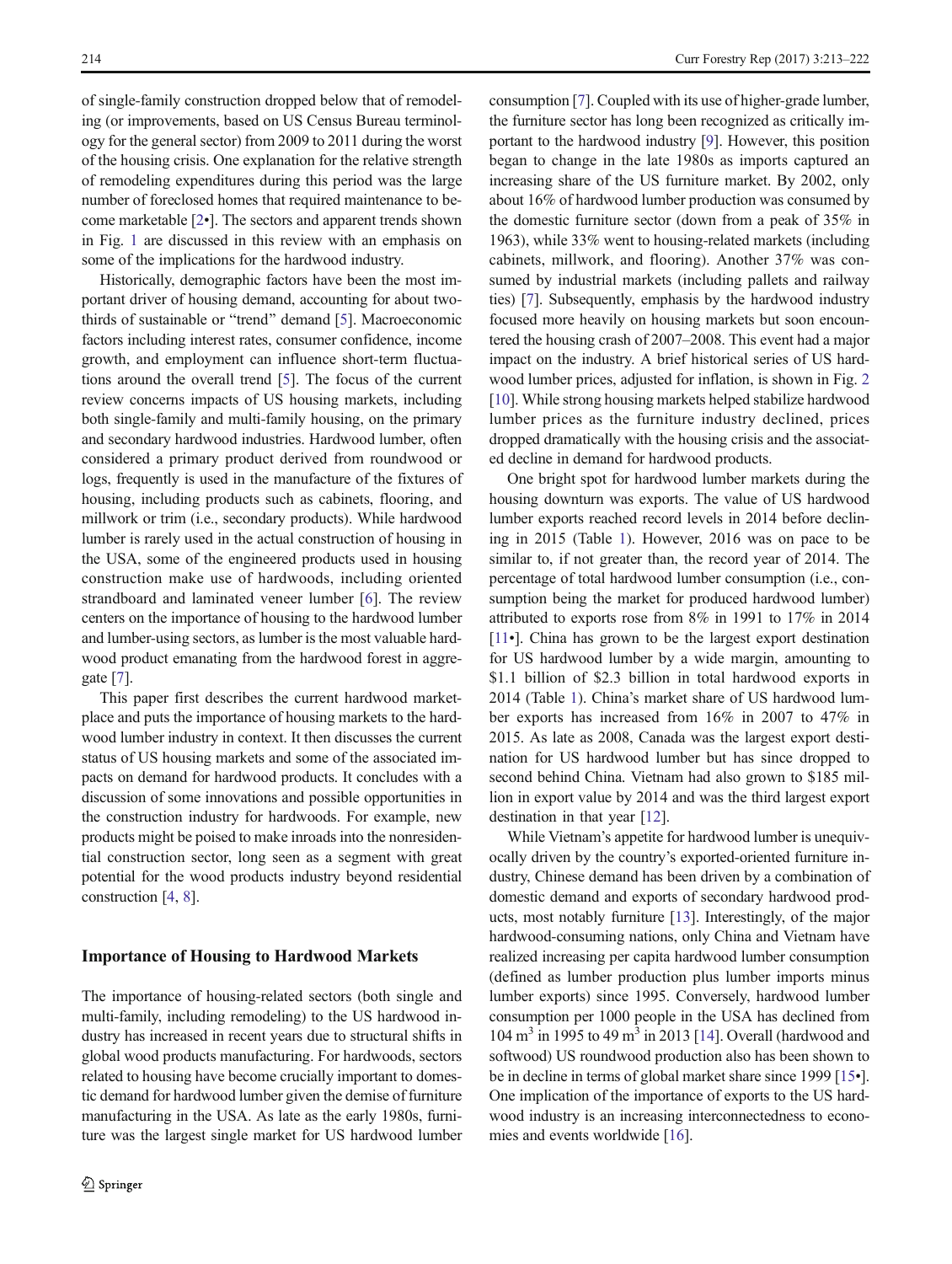<span id="page-2-0"></span>Fig. 1 Value of private US construction put in place, 2002 to 2015 [[3\]](#page-8-0)



Even though exports now are a critical component of the hardwood market, domestic consumption of higher-value hardwood lumber (i.e., used as an input to downstream processing within the USA) falls mostly to markets related to housing construction and remodeling as the influence of the US furniture market wanes. Combined, these "appearancebased" domestic users (including the remaining furniture production) accounted for 36% of hardwood lumber consumption in 2014, down from 50% in 2002 [[11](#page-8-0)•]. Other major uses for hardwood lumber include industrial markets such as pallets, packaging, and railway ties. These markets have historically been an important outlet for the lower-value lumber produced by hardwood sawmills. However, with the decline of the furniture industry followed by the housing crisis, industrial markets have become even more important to hardwood sawmills. The relative consumption of hardwood lumber by these "industrial" products reached  $51\%$  of total consumption in 2014, up from 39% in 2002 [\[11](#page-8-0)•]. Thus, low-grade markets have become the largest domestic consumers of hardwood lumber in the absence of strong housing markets. This illustrates the importance of a healthy housing market for the hardwood industry.

Employment statistics provide another indicator of the importance of housing construction to the hardwood industry. Two useful proxies for hardwood industries directly related to the housing industry are the wood kitchen cabinet and countertop manufacturing industry (North American Industrial Classification System [NAICS] 337110) and the millwork industry (NAICS 32191) [[17\]](#page-8-0). As shown in Fig. [3,](#page-4-0) single-family housing (the largest residential housing market) starts are highly correlated with employment in both the wood kitchen cabinet and millwork industries [[18\]](#page-8-0). For wood kitchen cabinet industry employment, the Pearson productmoment correlation with single-family housing starts is calculated to be  $r = 0.76$  from 1990 to 2015. For millwork, the correlation between single-family housing starts and employment was  $r = 0.90$  for the same period.

#### Current Trends in the US Housing Market

Construction-based markets continued their overall growth trend in 2016, as US spending on single-family housing, multi-family housing, remodeling (i.e., residential improvements), and nonresidential construction all increased (Fig. 1). The largest proportional increase was in multifamily housing, which increased by 24% (in dollar terms) from 2014 to 2015; single-family housing increased by 13%. A single-family house, once excavation begins, counts as a single start; a 100-unit apartment building counts as 100 multi-family starts [[19](#page-8-0)]. The seasonally adjusted annual rate (SAAR) of new single-family housing starts in October 2016 was 869,000, which represents a 22% increase over the 714,500 single-family starts in the year 2015. However, this figure falls far short of the peak number of nearly 1,716,000 in 2005 just prior to the housing crisis [\[20](#page-8-0)]. Figure [3](#page-4-0) shows the historical significance of the peak year for single-family housing starts (2005), as well as the record low year (2011) that came just 6 years later. However, there have since been 4 years of increases through 2015.

The average size and price of single-family houses have been increasing of late in the USA, and it has been noted that beginner or "starter" home construction has been weaker than population growth would suggest [\[21](#page-8-0)•]. Thus, greater activity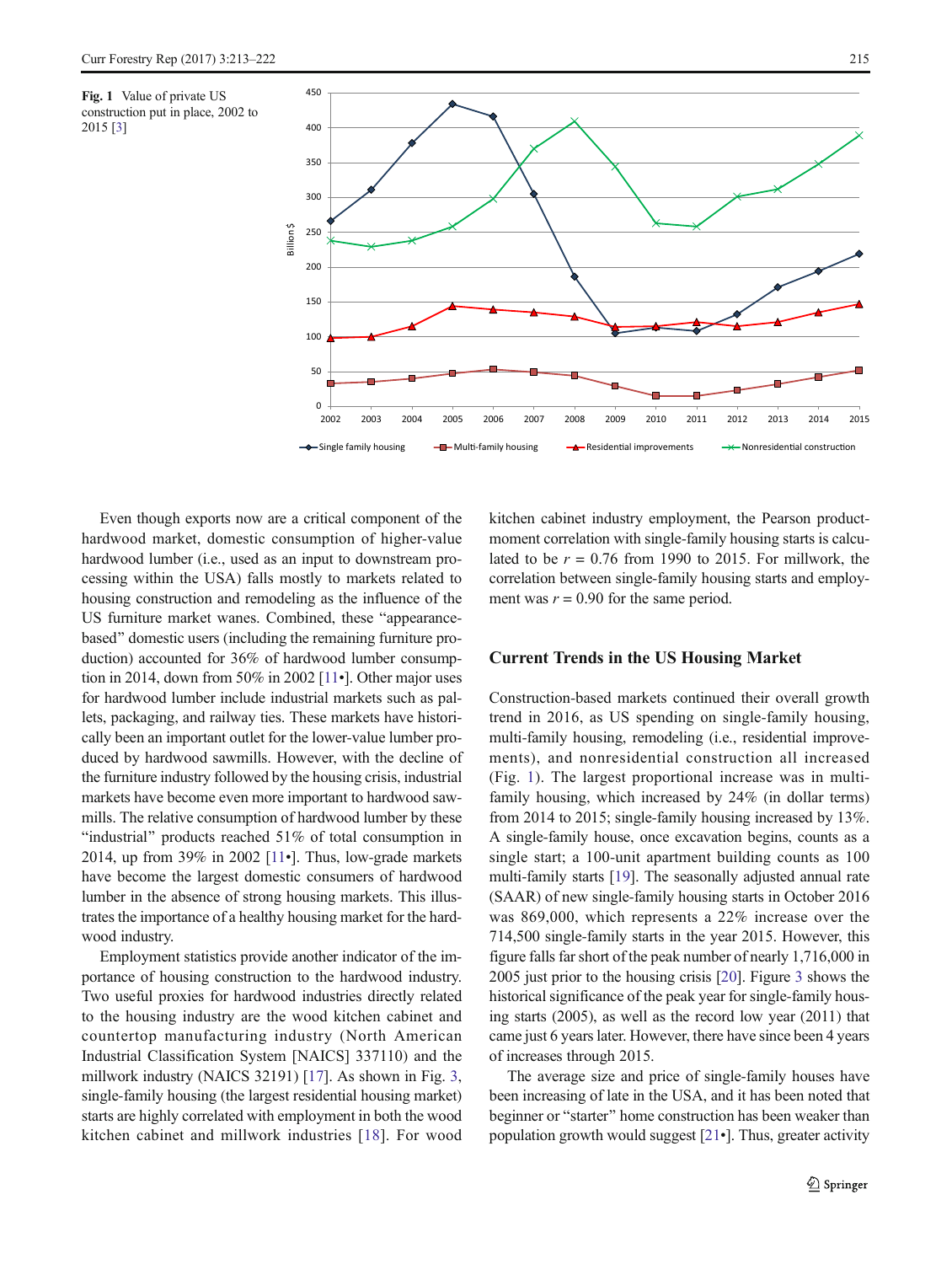<span id="page-3-0"></span>Fig. 2 Aggregate deflated price index  $(1967 = 100)$  for No. 1 Common Appalachian hardwood lumber prices weighted by proportional species representation in the sawtimber inventory, 1967 to 2012 [\[10](#page-8-0)]



in multi-family housing construction likely reflects, in part, affordability factors for single-family homes (especially for potential first-time buyers) and changing attitudes about home ownership versus renting as a result of the housing crisis [\[21](#page-8-0)•]. Although somewhat volatile on a monthly basis [\[19\]](#page-8-0), multifamily housing starts historically have accounted for about 20% of total (single family plus multi-family) starts (Table [2\)](#page-4-0). However, this percentage began to increase in 2011, and by 2015, multi-family starts represented nearly 36% of total starts [[20\]](#page-8-0).

Because multi-family units are generally less expensive than single-family houses, multi-family's percentage of the total value of new residential construction (single family plus multi-family) was only 19% in 2015, but this percentage also has increased since 2011 [\[3](#page-8-0)]. Two things are apparent with the data in Table [2](#page-4-0): (1) multi-family housing has

Table 1 Top five destinations for US hardwood lumber exports, 2007 to 2015 [\[12](#page-8-0)]

| Year | Canada | China                        | Mexico | Italy <sup>a</sup> | Vietnam | Total<br>to world |  |  |  |  |
|------|--------|------------------------------|--------|--------------------|---------|-------------------|--|--|--|--|
|      |        | -------- \$ million -------- |        |                    |         |                   |  |  |  |  |
| 2007 | 370    | 222                          | 98     | 111                | 65      | 1422              |  |  |  |  |
| 2008 | 305    | 187                          | 83     | 81                 | 60      | 1131              |  |  |  |  |
| 2009 | 200    | 209                          | 68     | 69                 | 60      | 921               |  |  |  |  |
| 2010 | 266    | 359                          | 83     | 109                | 101     | 1322              |  |  |  |  |
| 2011 | 242    | 508                          | 82     | 76                 | 99      | 1443              |  |  |  |  |
| 2012 | 258    | 603                          | 89     | 56                 | 131     | 1593              |  |  |  |  |
| 2013 | 263    | 813                          | 110    | 57                 | 155     | 1859              |  |  |  |  |
| 2014 | 299    | 1096                         | 126    | 56                 | 185     | 2336              |  |  |  |  |
| 2015 | 250    | 965                          | 115    | 43                 | 155     | 2060              |  |  |  |  |

<sup>a</sup> Japan and the UK were slightly higher than Italy starting in 2012, dropping Italy to seventh

increased proportionally in both number and value during the housing crisis and (2) the value of construction of multifamily units remains lower than single-family houses. This latter point is reflected in the fact that the typical value per single-family start was \$306,508 in 2015 (derived by dividing total value of single-family construction by total number of single-family starts), compared to \$130,883 for a multi-family start.

While housing activity of any kind benefits the wood products industry, the proportion of single-family to multi-family starts has implications for the quantity and value of wood products used. For example, in 2001, the construction of single-family housing (excluding fixtures) consumed more than 19 billion board feet of lumber (mostly softwood) compared to 1.7 billion board feet, or 8%, for multi-family construction [[5\]](#page-8-0). That same year, multi-family starts accounted for nearly 21% of total residential housing starts [[20\]](#page-8-0).

### Housing Impacts on Secondary Hardwood Markets

A series of annual studies have been conducted by the authors since 2010 (first assessing data for 2009) to gauge the impacts of housing markets on the secondary hardwood industry, including manufacturers of cabinets (the plurality in each study), millwork, architectural fixtures, and furniture [\[22,](#page-8-0) [23](#page-8-0)]. A summary of some of the results are described below (details of the study methods can be found in the references above). Overall, a trend of improving conditions for surviving companies has been observed.

Analysis of sales performance data over the 7 years of these studies shows a continued gradual increase in the percentage of firms reporting positive changes in year-over-year sales volume, corresponding to gradual improvement in housing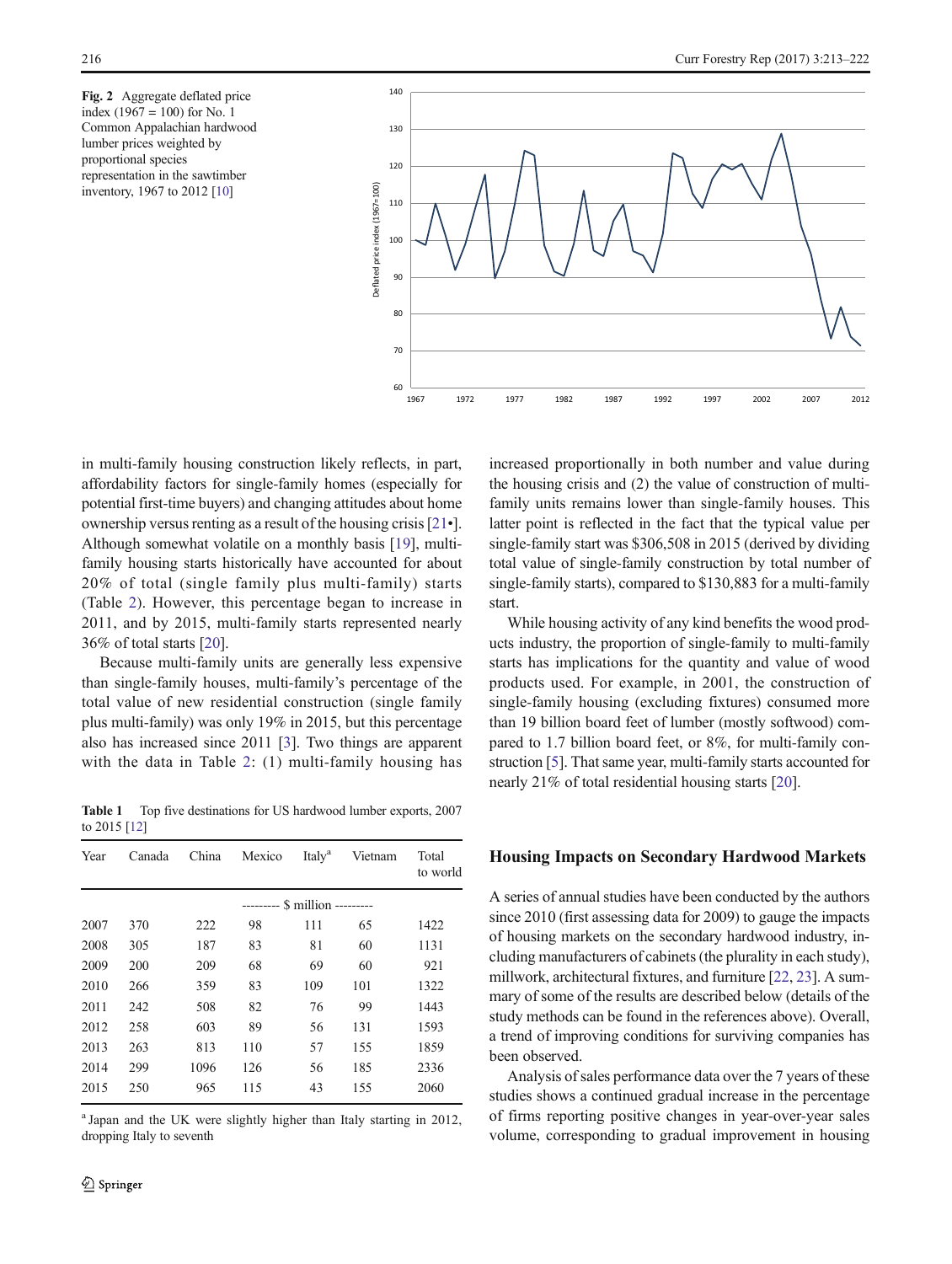<span id="page-4-0"></span>

Fig. 3 Single-family housing starts from 1959 to 2015 [\[20](#page-8-0)] and number of employees in the US cabinet (NAICS 337121) and millwork (NAICS 32191) industries from 1990 to 2015 [[18](#page-8-0)]. Starting date for all series for the first-year data is available

markets. For example, in 2009, 81% of respondents reported losing sales volume from the previous year (60% reported losing 20% or more); by 2015, the proportion reporting a decline in sales volume had decreased to 20% (Table [3](#page-5-0)). In

Table 2 Multi-family percentage of the US new residential housing market (single family plus multi-family), value of construction [[3\]](#page-8-0), and number of starts [\[20\]](#page-8-0)

| Year | Value of construction | Number of starts |  |  |
|------|-----------------------|------------------|--|--|
|      |                       |                  |  |  |
| 2002 | 11.0                  | 20.3             |  |  |
| 2003 | 10.1                  | 18.9             |  |  |
| 2004 | 9.6                   | 17.7             |  |  |
| 2005 | 9.8                   | 17.0             |  |  |
| 2006 | 11.3                  | 18.6             |  |  |
| 2007 | 13.8                  | 22.8             |  |  |
| 2008 | 19.1                  | 31.3             |  |  |
| 2009 | 21.6                  | 19.7             |  |  |
| 2010 | 11.7                  | 19.7             |  |  |
| 2011 | 12.2                  | 29.3             |  |  |
| 2012 | 14.8                  | 31.4             |  |  |
| 2013 | 15.8                  | 33.2             |  |  |
| 2014 | 17.8                  | 35.4             |  |  |
| 2015 | 19.2                  | 35.7             |  |  |

addition, the proportion of respondents in the somewhat better category (sales up by 10%) has been increasing or holding steady each year, reaching nearly 30% in 2015. Although there was a slight decline in the much better category (sales up by 20% or more) in 2015, there was an increase in the unchanged category. The unchanged category has increased each year since 2011, suggesting surviving firms are seeing stabilization in the marketplace [\[24\]](#page-8-0).

A caveat to the above findings is that the number of cabinet and millwork establishments in the USA has been falling since 2001 (Fig. [4\)](#page-5-0). The rate of decline accelerated during the housing crisis and has leveled off since about 2014. But related to sales volume, this suggests that sales have been improving for surviving companies as others have closed or gone out of business. This trend may turn around in 2016, with preliminary data showing the number of firms increasing. While the number of firms is just beginning to increase (or at least stabilize), Fig. [4](#page-5-0) also shows that employment in these sectors has been improving since 2012, which suggests that existing firms have been hiring more employees to meet improving demand for hardwood products.

For those firms indicating a decline in sales volume in any given study year, the possible reasons listed in the surveys have shown a mixture of factors that have decreased and increased in importance (Fig. [5](#page-6-0)). Perhaps most noteworthy has been a reduction in the number of firms pointing to decline of housing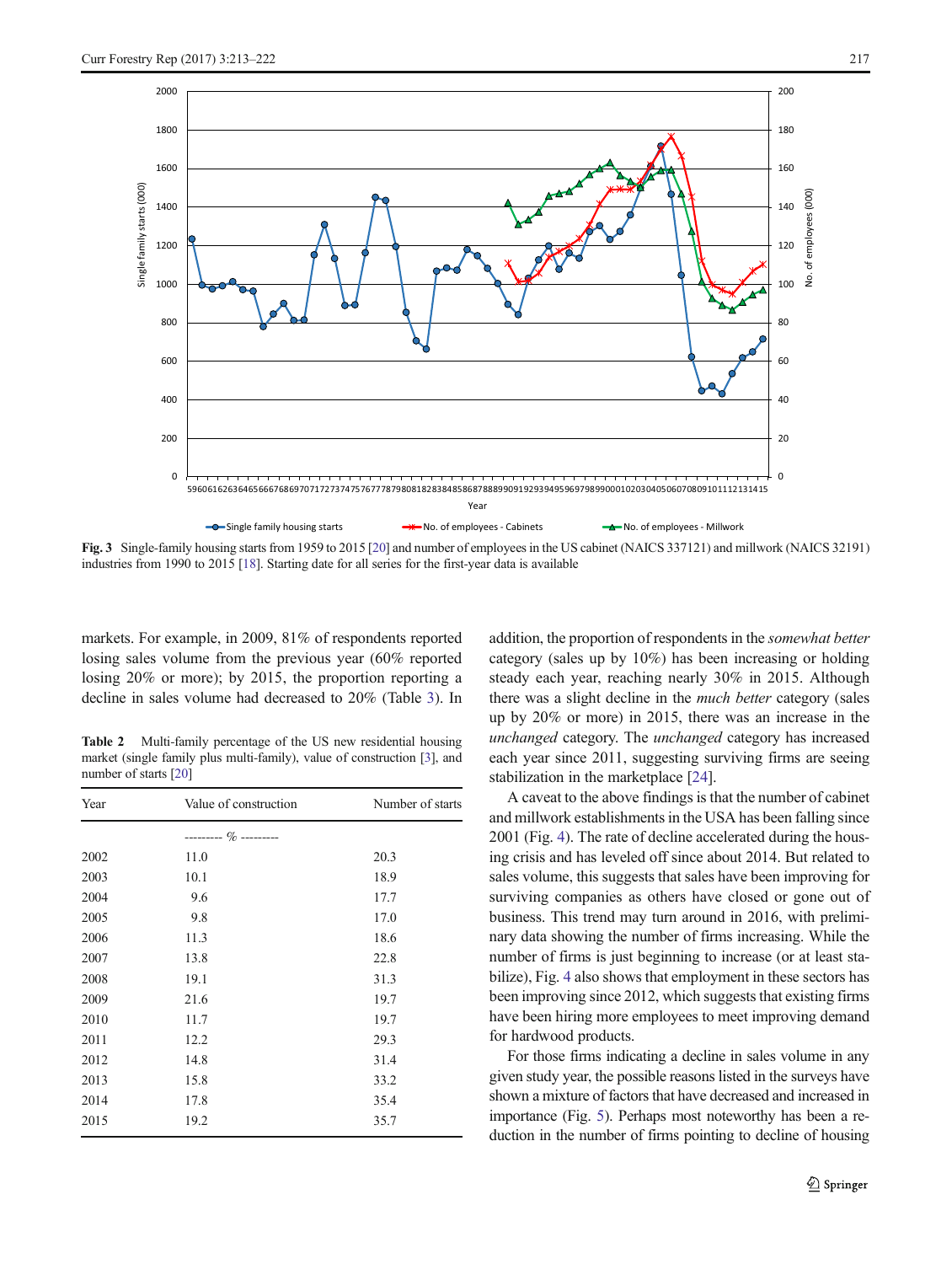| таріс э<br>$1$ cal-ovci-year changes in sales volume in the secondary woodworking muusu y $221$ |           |               |                             |               |               |               |           |  |  |  |  |
|-------------------------------------------------------------------------------------------------|-----------|---------------|-----------------------------|---------------|---------------|---------------|-----------|--|--|--|--|
| Sales performance category                                                                      | 2008-2009 | $2009 - 2010$ | $2010 - 2011$               | $2011 - 2012$ | $2012 - 2013$ | $2013 - 2014$ | 2014-2015 |  |  |  |  |
|                                                                                                 |           |               | $-$ -------- $\%$ --------- |               |               |               |           |  |  |  |  |
| Much worse (off by 20% or more)                                                                 | 60        | 32            | 19                          | 15            | 11            | 10            | 8         |  |  |  |  |
| Somewhat worse (off by 10%)                                                                     | 16        | 12            | 11                          |               |               |               | 6         |  |  |  |  |
| Slightly worse (off by $5\%$ )                                                                  |           | 6             | 8                           |               |               | 6             | 6         |  |  |  |  |
| Slightly better (up by $5\%$ )                                                                  |           | 12            | 18                          | 16            | 15            | 14            | 15        |  |  |  |  |
| Somewhat better (up by $10\%$ )                                                                 | 6         | 16            | 19                          | 25            | 28            | 28            | 29        |  |  |  |  |
| Much better (up by 20% or more)                                                                 | 3         | 11            | 14                          | 17            | 19            | 22            | 19        |  |  |  |  |
| Unchanged                                                                                       | 6         | 11            | 12                          | 11            | 12            | 15            | 17        |  |  |  |  |

<span id="page-5-0"></span>Table 3 Year-over-year changes in sales volume in the secondary woodworking industry [[23\]](#page-8-0)

and remodeling markets as the perceived reasons for declining sales. Nonresidential construction also has declined as a perceived reason for sales volume decline. In the last 2 years, the overall economy, rather than construction markets specifically, was the highest rated cause of sales declines by a wide margin. There also was an upward trend in the importance of the competition-based factors investigated (offshore competition, more domestic competition, and nonwood substitutes) beginning in 2014. As housing markets have continued to improve, it seems that poorly performing firms have begun to see the general economy as the most important factor affecting sales volume. This observation likely can be ascribed, in part, to attribution theory; for example, previous research has shown that poorly performing woodworking firms generally attribute success to external factors (over which they have little or no control) while high-performing firms rate internal factors as the most important to success [\[25\]](#page-8-0).

## Innovations and Opportunities in the Housing Industry

Future wood products demand depends to a large degree on future housing demand, which is expected to eventually return to long-run averages [[15](#page-8-0)•]. However, advances in housing and other construction sectors also will influence the specific types of hardwood products demanded in the future. While highvalue hardwood logs will continue to be converted to veneer and lumber for many appearance-based uses in homes, much of the hardwood harvest also will be used for industrial purposes like pallets and packaging, engineered wood products, and energy. New products emerging from wood products research and development related directly to housing and construction-based markets that show promise include thermally modified wood products (TMW) and cross-laminated timber (CLT). Both products appear to possess positive

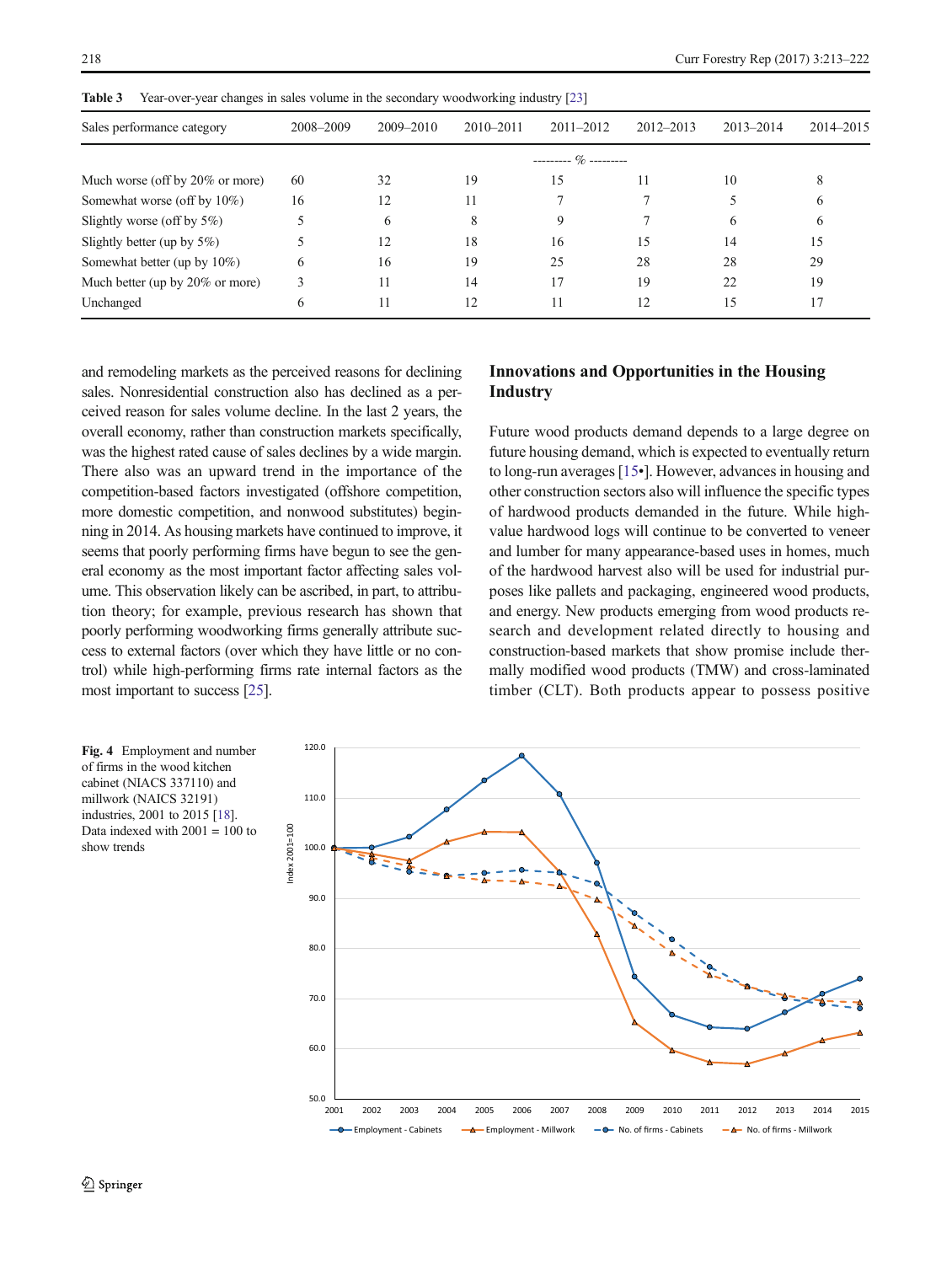<span id="page-6-0"></span>

Fig. 5 Perceived reasons for sale volume declines for those firms indicating a decline in each year indicated

properties that affect perceptions of wood among architects and designers of nonresidential buildings, namely, durability and fire resistance [[4\]](#page-8-0). Researchers have long sought opportunities for greater uses of wood in the nonresidential construction sector [\[8](#page-8-0)]. As shown in Fig. [1](#page-2-0), nonresdiential construction is the largest construction segment by value.

TMW products are made from sawn woods from a variety of hardwood and softwood species that have been subjected to elevated temperatures (160 to 260 °C) for short periods of time in any number of process conditions related to humidity, use of oils or shielding gases, etc. [\[26](#page-8-0), [27](#page-8-0)•]. These manufacturing processes alter the chemical and physical properties of the wood, which improves dimensional stability, enhances decay resistance without use of chemicals, and darkens the wood color [\[27](#page-8-0)•, [28](#page-8-0)]. The process reduces the strength and weight properties of wood, which precludes its use in structural applications. However, the properties are ideal for many other building-related uses, including siding, decking, flooring, and millwork. The hardwood species found to be most commonly used in TMW products include ash (Fraxinus spp. L.), yellow poplar (Liriodendron tulipifera L.), red oak (Querces spp. L.), and maple (Acer spp. L.) [[27](#page-8-0)•]. To date, much of the market acceptance for TMW has been in Europe, and much of the US-based production is exported [[27](#page-8-0)•]. TMW markets are expected to improve in the USA, however, as more builders and homeowners become aware of TMW products and their associated benefits [[27](#page-8-0)•, [29\]](#page-8-0).

CLT is an engineered wood product (also referred to as "mass timber") made with sawn wood or engineered lumber laminations arranged into layers that are glued or fastened together at alternating 90° angles [[30](#page-8-0)]. While softwoods are by far the more commonly used species to date, hardwoods also can be used in the manufacture of CLT, including sawn hardwoods or any number of engineered products that might be made from hardwoods [[31](#page-8-0)]. Production from hardwood is in the early stages of development, and yellow poplar is a US species of focus [[32](#page-8-0)–[34](#page-8-0)]. The thickness of the lumber used can range from 16 to 51 mm (5/8 to 2 in.) and panel sizes can vary by manufacturer or application [\[35\]](#page-8-0). The alternating angles are a key difference between CLT and the more traditional product of glulam timber [\[35\]](#page-8-0), as the alternating layers add rigidity and stability to the CLT panel [[31\]](#page-8-0).

One of the main advanatges of CLT is its strength-toweight ratio, which makes it possible to design and build low- and mid-rise structures with wood; this can enable wood products to compete with materials like steel and concrete in some nonresidential applications [[30](#page-8-0)]. Inroads by CLT into nonresidential construction could provide increased demand for wood products, and Crespell and Gagnon [\[31](#page-8-0)] have shown that CLT could be cost competitive in a large portion of the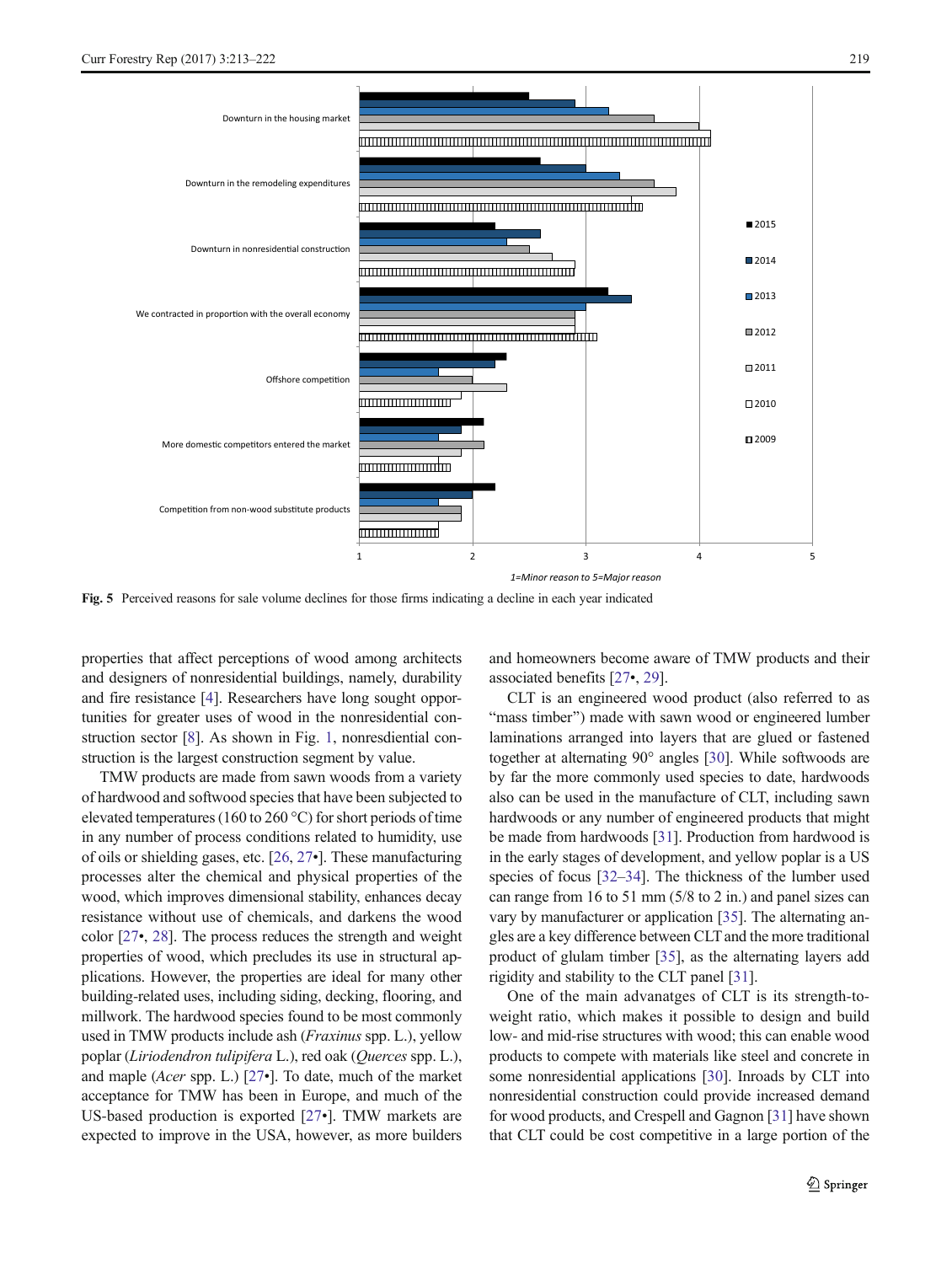low- and mid-rise nonresidential market. Other advantages of the massive structure of CLT products include good thermal and sound insultation and good performance under fire [[35\]](#page-8-0). As with TMW, a current disadvantage of CLT is awareness in the marketplace, particularly among engineers who are not trained in the use of wood in nonresidential and taller structures. Similar to TMW, European applications are currently more common than those in the USA, but US interest is growing and code compatibility is an area in need of further development [\[30,](#page-8-0) [31,](#page-8-0) [35,](#page-8-0) [36](#page-8-0)].

A major advantage of CLT is that it is prefabricated and thus delivered to the construction site ready to install, which enables shorter and more economical building completion time [[30,](#page-8-0) [31,](#page-8-0) [35](#page-8-0)]. Others have noted that panelized and modular housing has replaced manufactured housing (both are alternatives to on-building-site light wood-frame construction) as an efficient mode of building construction [[37\]](#page-8-0). A consideration related to the potential growth of panelized and/or modelized housing going forward is the role of Industry 4.0 or the "fourth industrial evolution [[38](#page-8-0)], p. 411]." Industry 4.0, based on the industrial internet of things [\[39\]](#page-8-0), describes an increasing reliance on cyber-physical production systems consisting of an "ecosystem of smart factories with intelligent and autonomous shop-floor entities [[40](#page-9-0)], p. 16]." Digitization is bringing vast changes to manufacturing practices everywhere [\[41\]](#page-9-0), including the US hardwood industries [[42\]](#page-9-0). In fact, a 2015 survey of companies in 26 countries revealed that forest products, paper, and packaging industry leaders estimated that only 38% of operations and supply chain activities had been digitized, but the expectation was that this level would increase to 72% in 5 years [[43\]](#page-9-0).

This ongoing transformation is challenging to the hardwood industry due to the need to digitize raw material (logs and lumber) information reliably and at low cost [[44](#page-9-0)] when manufacturing traditional solid wood products. Composite products, conversely, are inherently more consistent and uniform in performance [[45](#page-9-0)] and thus likely to play an increasingly important role in housing construction markets. The potential emergence of TMW and CLT as major materials used in the construction and remodeling industries would provide new markets for hardwoods beyond traditional fixture-based product markets.

Residential construction markets have long been an important component of the overall market for hardwood lumber. Hardwoods are well suited for the manufacture of products such as cabinets, flooring, trim, and other housing fixtures where appearance is of prime importance. Similarly, the furniture industry has historically been of critical importance to

## **Conclusions**

manufacturing have, to a large extent, removed wood furniture manufacturing from the USA. Within this context, housing markets have become even more important to demand for higher-grade US hardwoods. However, industrial markets (pallets and railway ties) have fared better than appearancebased markets during the housing crisis that began in late 2007, and now account for about half of US hardwood lumber consumption.

The most important market for appearance grade lumber through the housing downturn and the following years has been exports. US exports in 2015 had increased twofold since 2009 and were on pace to set a record value in 2016. Nearly half of US exports today are shipped to China. Canada, Vietnam, Mexico, and several European nations also are important markets for US hardwoods. One implication of the importance of exports is that the US hardwood industry is increasingly interconnected to global economies and events, and the export market helps diversify hardwood markets beyond domestic housing markets.

Housing construction has improved since 2011, registering four consecutive years of increasing single-family housing starts. With this increase in housing construction has come improvement in secondary hardwood manufacturing employment. However, the recovery has been gradual and starts remain well below the peak year of 2005. In addition, there has been a shift to more multi-family starts relative to singlefamily starts. This shift has implications for solid hardwood demand, as more and higher-value fixtures are generally used in single-family construction.

Per capita hardwood lumber consumption has been declining in the USA since 1995. Furthermore, the USA is losing global market share in overall (hardwood and softwood) roundwood production, due in part to offshoring in sectors such as paper and furniture. Increasingly, healthy housing markets are important to generating demand for the highervalue products derived from the hardwood forests of the USA and to employment in many secondary woodworking industries throughout the nation. Likewise, emerging new products such as TMW and CLT appear poised to increase demand for hardwoods, especially in conjunction with healthy construction-based markets.

#### Compliance with Ethical Standards

Conflict of Interest Drs. Buehlmann, Bumgardner, Alderman have no conflicts of interests to declare.

Human and Animal Rights and Informed Consent This article does not contain any studies with human or animal subjects performed by any of the authors.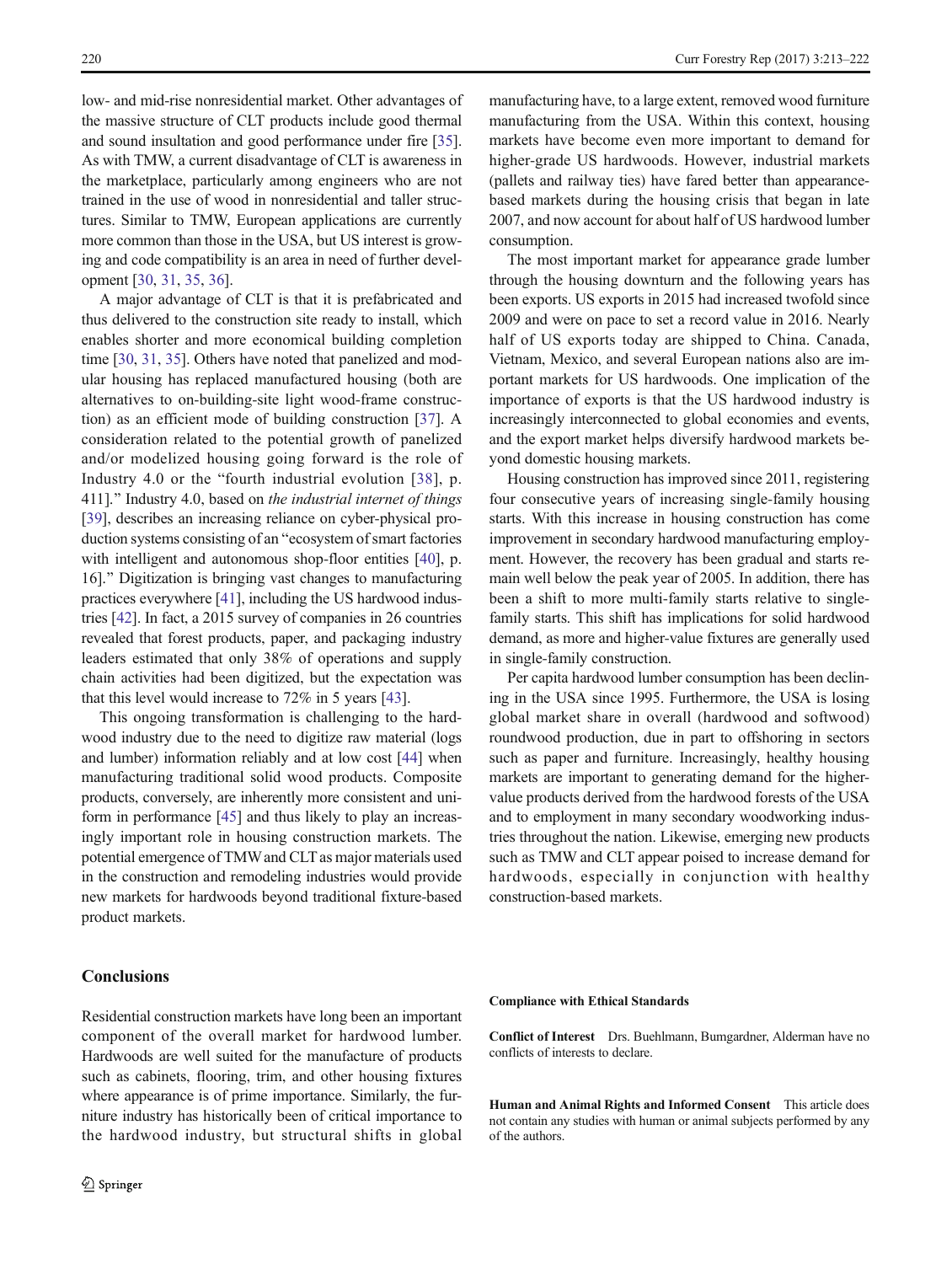#### <span id="page-8-0"></span>**References**

Papers of particular interest, published recently, have been highlighted as:

- Of importance
- 1. Leamer EE. Housing is the business cycle. National Bureau of Economic Research. 2007; Working Paper 13428. 72 pp.
- 2.• Howard JL, McKeever DB. U.S. forest products annual market review and prospects, 2011–2015. USDA For Serv Res Pap FPL-RN-0336, 2015, 11 pp. This paper, in addition to providing commentary and analysis concerning economic conditions for wood products, provides current market share data for all major wood products across all major industries and sectors.
- 3. U.S. Census Bureau. Construction spending, historical value put in place. 2016; Retrieved from [http://www.census.gov/construction/](http://www.census.gov/construction/c30/historical_data.html) [c30/historical\\_data.html](http://www.census.gov/construction/c30/historical_data.html)
- 4. Robichaud F, Kozak R, Richelieu A. Wood use in nonresidential construction: a case for communication with architects. For Prod J. 2009;59(1/2):57–65.
- 5. Schuler A, Adair C. Demographics, the housing market, and demand for building materials. For Prod J. 2003;53(5):8–17.
- 6. Alderman DR, Bumgardner MS, Baumgras JE. An assessment of the red maple resource in the northeastern United States. North J Appl For. 2005;22(3):181–9.
- 7. Luppold WG, Bumgardner MS. Forty years of hardwood lumber consumption: 1963 to 2002. For Prod J. 2008;58(5):7–12.
- 8. O'Connor J, Kozak R, Gaston C, Fell D. Wood use in nonresidential buildings: opportunities and barriers. For Prod J. 2004;54(3): 19–28.
- 9. Sinclair SA. Forest products marketing. McGraw-Hill, 1992, 403 pp.
- 10. Luppold WG, Bumgardner M, McConnell TE. Impacts of changing hardwood lumber consumption and price on stumpage and sawlog prices in Ohio. For Sci. 2014;60(5):994–9.
- 11.• Luppold WG, Bumgardner MS. US hardwood lumber consumption and international trade from 1991 to 2014. Wood Fiber Sci. 2016;48(3):162–70. This paper provides recent and historical estimates of US hardwood lumber consumption by major market segments (appearance-based and industrial) and describes the importance of hardwood trade (net exports) to the US hardwood industry. The importance of the housing crisis to hardwood lumber demand is illustrated.
- 12. USDA, Foreign Agricultural Service. Global Agricultural Trade System (GATS) online. 2016; Retrieved from [https://apps.fas.](https://apps.fas.usda.gov/gats/default.aspx) [usda.gov/gats/default.aspx](https://apps.fas.usda.gov/gats/default.aspx)
- 13. Luppold WG, Bumgardner MS. Thirty-nine years of U.S. wood furniture importing: sources and products. Bioresources. 2011;6(4):4895–908.
- 14. Luppold WG, Bumgardner MS. Examination of worldwide hardwood lumber production, trade, and apparent consumption: 1995- 2013. Wood Fiber Sci. 2015;47(3):283–94.
- 15.• Wear DN, Prestemon JP, Foster MO. US forest products in the global economy. J For. 2016;114(4):483–93. This paper shows US industrial roundwood consumption in a global context, discussing different cyclical (e.g., housing) and long-run trends (offshore competition) affecting US production. It is concluded that cyclical improvement in housing will benefit US production but offshoring in some major sectors will prevent the US from returning to the peak production levels of the late 1990s.
- 16. Luppold WG and Bumgardner M. The international hardwood lumber market and potential impacts on your bottom line. Pallet Enterprise. 2014; December:20,22,24–5.
- 17. U.S. Census Bureau. North American Industrial Classification System. 2016; Retrieved from <http://www.census.gov/eos/www/naics/>
- 18. USDL, Bureau of Labor Statistics. Quarterly census of employment and wages. 2016; Retrieved from <http://data.bls.gov/cgi-bin/dsrv?en>
- 19. Carnes WS, Slifer SD. The atlas of economic indicators. Harper Business, 1991, 232 pp.
- 20. U.S. Census Bureau. New residential construction, historical data. 2016; Retrieved from [http://www.census.gov/construction/nrc/](http://www.census.gov/construction/nrc/historical_data/index.html) [historical\\_data/index.html](http://www.census.gov/construction/nrc/historical_data/index.html)
- 21.• Alderman D. Housing and construction. Forest Products Annual Market Review 2015–2016. UNECE/FAO publication ECE/TIM/ SP/40; 2016. p. 123–131. This paper is the latest in an annual review of developments in housing and construction markets in Europe, the Russian Federation, and North America. The paper provides recent statistics and outlooks for these markets, which have important implications for wood products markets.
- 22. Bumgardner MS, Buehlmann U, Schuler AT, Koenig KM. Impacts of construction markets on firm performance and behaviors in the secondary woodworking industry, 2010–2013. In Groninger JW, Holzmueller EJ, Nielsen CK, Dey DC, editors. Proceedings of the 19th Central Hardwood Forest Conference. USDA For Ser Gen Tech Rep NRS-P-142; 2014. p. 312–321.
- 23. Bumgardner M, Buehlmann U, Koenig K. Investment activities in the U.S. secondary woodworking industry. In Kabrick JM, Dey DC, Knapp BO, Larsen DR, Shifley SR, Stelzer HE, editors. Proceedings of the 20<sup>th</sup> Central Hardwood Forest Conference. USDA For Ser Gen Tech Rep NRS-P-167; 2017. p 184–191.
- 24. Buehlmann U, Bumgardner M, Koenig K. Woodworking and housing: positive trends and actions. FDMC. 2016;30(9):52–4,56.
- 25. Bumgardner M, Buehlmann U. To what do firms attribute success? An application of attribution theory to the secondary woodworking industry. Wood Fiber Sci. 2015;47(1):44–9.
- Esteves BM, Pereira HM. Wood modification by heat treatment: a review. Bioresources. 2009;4(1):370–404.
- 27.• Espinoza O, Buehlmann U, Laguarda-Mallo MF. Thermally modified wood: marketing strategies of U.S. producers. Bioresources. 2015;10(4):6942–52. This paper provides results and discussion of depth interviews with manufacturers and distributors of thermally modified wood products. The qualitative nature of the paper provided details of this emerging market, including uses for specific hardwood species.
- 28. Leitch MA. Hardness values for thermally modified treated black ash. Wood Fiber Sci. 2009;41(4):440–6.
- 29. Hill CAS. Wood modification: an update. Bioresources. 2011;6(2): 918–9.
- 30. Mallo MFL, Espinoza O. Outlook for cross-laminated timber in the United States. Bioresources. 2014;9(4):7427–43.
- 31. Crespell P, Gagnon S. Cross laminated timber: a primer. Special publication 52. FP Innovation, 2010, 24 pp.
- 32. Grasser KK. Development of cross laminated timber in the United States of America. Master's Thesis, University of Tennessee, 2015, 115 pp.
- 33. Mohamadzadeh M, Hindman D. Mechanical performance of yellow-poplar cross laminated timber. Report No. CE/VPI-ST-15- 13. Virginia Tech, 2015, 29 pp.
- 34. Slavid R. Endless stair. Nick Watts Design and the American Hardwood Export Council, 2013, 51 pp.
- 35. Mohammad M, Gagnon S, Douglas BK, Podesto L. Introduction to cross laminated timber. Wood Design Focus. 2012;22(2):3–12.
- 36. Espinoza O, Buehlmann U, Mallo MFL, Trujillo VR. Identification of research areas to advance the adoption of cross-laminated timber in North America. BioProducts Business. 2016;1(5):60–72.
- 37. Wherry G, Buehlmann U. Product life cycle of the manufactured home industry. Bioresources. 2014;9(4):6652-68.
- 38. Vogel-Heuser B, Hess D. Industry 4.0 prerequisites and visions (guest editorial). IEEE Trans Autom Sci Eng. 2016;13(2):411–3.
- 39. Gilchrist A. Industry 4.0: the industrial internet of things. Apress, 2016, 250 pp.